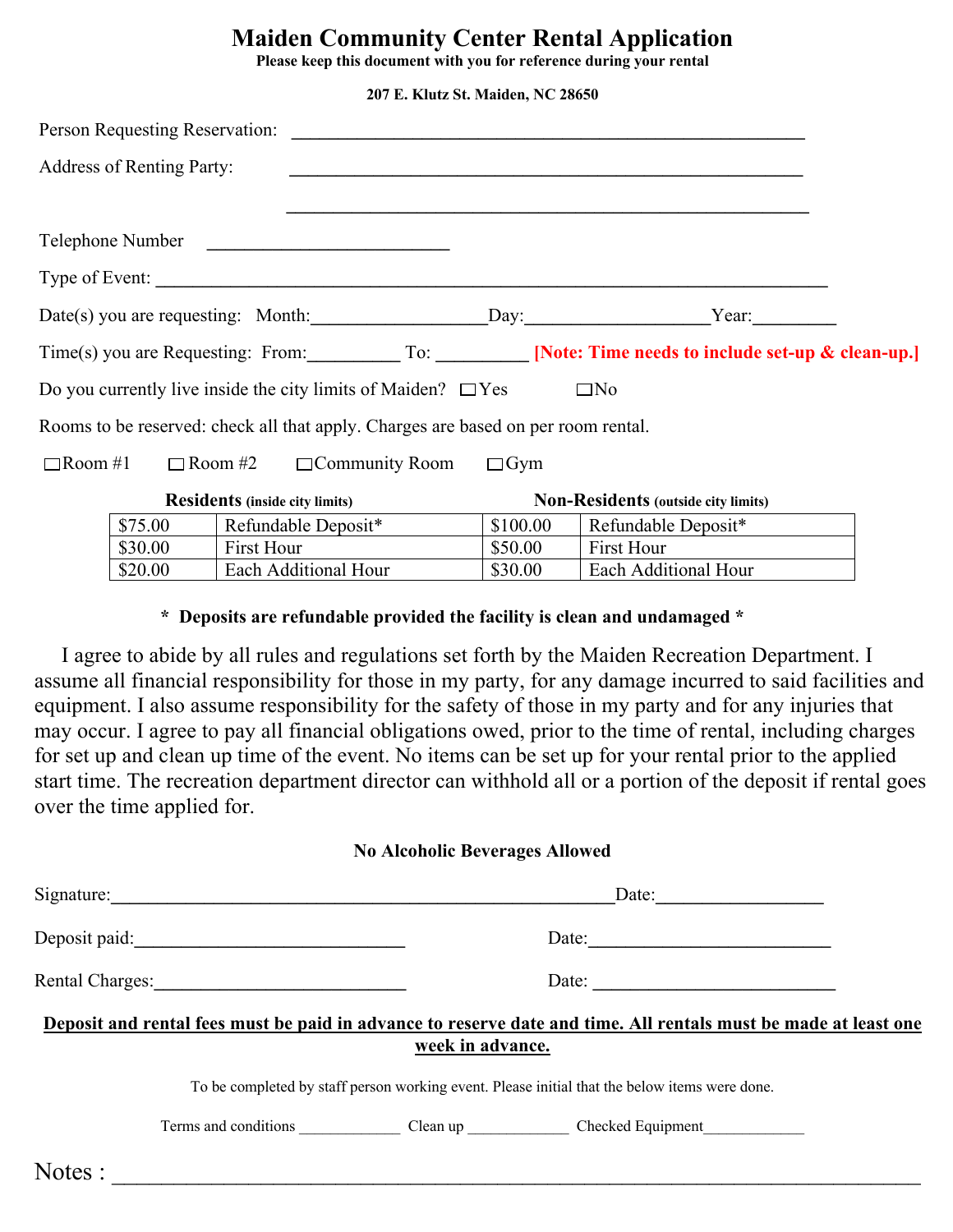## **Maiden Community Center Rental Agreement**

Initial each line, sign and date below

General :

- The renter must be at least 18 year of age. The renter must be present at the rental at all times. Renter must pay for all time planned to be spent in the building which includes cleanup and setup of the event.
- Rentals must be at least 2 hours in length and cannot exceed 9:30pm.
- Ordinances of the Town of Maiden (hereafter referred to as the Town) as to the occupancy capacity, use and other safety factors shall be observed at all times. This includes, no alcohol or smoking on Town property.
- The facility shall not be used for sales, promotional purposes, or for monetary gain of any form or nature.
- Any sound system, music, etc., shall not disturb others using the facility and/or neighboring residents.
- No Confetti, glitter, sand, rice, birdseed, silly string, or fireworks permitted. All decorations must be removed, this includes tape, etc.
- There is a gym in the lower level of the Community Center that host youth recreation league sport events with use of a horn. Please plan your rental accordingly.

Cancelation and adding hours :

- In the event of adverse weather conditions (ice or snow) the renter can receive a full refund at any time before the scheduled event. If the conditions are such that the building cannot be opened, the renter will receive a phone call to cancel the rental.
- Renters can add hours, if available, or cancel up to one week before the scheduled event.

Food and Drink :

- No alcohol
- Use of the kitchen appliances (microwave, stove, fridge) are allowed but the renter shall provide all food, condiments, dishes, cups, glasses, eating and serving utensils, soap, table linens, etc. All items in the kitchen belong to Catawba County Senior Program or the Recreation Department Staff.

 $Clean up:$ 

It is the responsibility of the rental party to clean up after their rental and return all tables and chairs to their place of origin. The staff at the Recreation Department will inspect the area at the conclusion of the rental. If the area is cleaned properly, the deposit will be mailed back to the renting party.

- All areas that people entered must be swept and mopped with water only.
- All trash must be taken to the collection containers outside and the cans must be returned to the building with new can liners.
- All tables must be wiped down with water and paper towels.
- All tables and chairs must be returned to their original location.
- The Recreation department will provide; vacuum cleaner, Mop and bucket, trash bags, broom and dustpan, and all-purpose cleaner

## Gym (if applicable) :

If renting the gym, the previous terms and conditions apply with the following additions.

- **If using the gym for a non-athletic based event, such as but not limited to a dance, festival, or party, the renter is responsible for obtaining an event permit prior to renting the facility.** Renter is also responsible for placing protective mats out prior to event and cleaning and folding mats back onto storage carts. This takes at least four able bodied adults as the mats are heavy.
- Tennis shoes or other indoor athletic shoes required for gym.
- No food or drinks in the gym
- Renter is responsible for all equipment such as balls
- Tumbling equipment may not be used, it belongs to a private class.

I agree to the above terms and conditions in order to receive my deposit after my rental. I further understand that if the abovementioned items are not completed, my deposit will not be refunded to me.

Signature:\_\_\_\_\_\_\_\_\_\_\_\_\_\_\_\_\_\_\_\_\_\_\_\_\_\_\_\_\_\_\_\_\_\_\_\_\_\_\_\_\_\_\_\_\_\_\_\_\_\_\_\_\_\_\_\_\_\_\_\_\_\_Date:\_\_\_\_\_\_\_\_\_\_\_\_\_\_\_\_\_\_\_\_